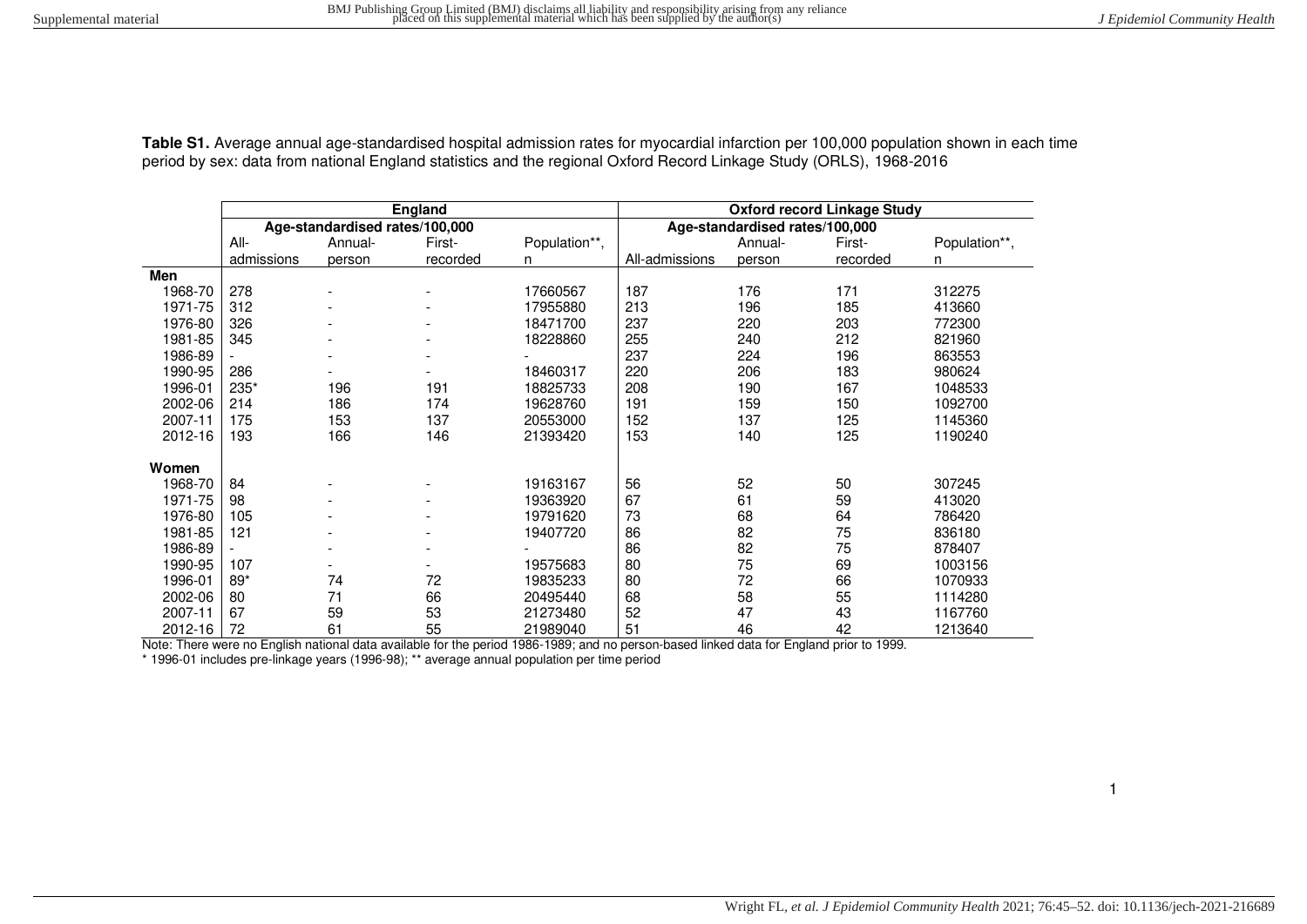| Age (years) | <b>AAPC</b>     | <b>Period 1</b> | <b>APC</b> | <b>Period 2</b> | <b>APC</b> | Period 3  | <b>APC</b> | Period 4  | APC. |
|-------------|-----------------|-----------------|------------|-----------------|------------|-----------|------------|-----------|------|
|             | 1999 - 2016     |                 |            |                 |            |           |            |           |      |
| Men         |                 |                 |            |                 |            |           |            |           |      |
| $15 - 34$   | 0.4             | 1999-2006       | 2.0        | 2006-2010       | $-9.4*$    | 2010-2016 | $5.7*$     |           |      |
| $35 - 39$   | $\Omega$        | 1999-2016       | $\Omega$   |                 |            |           |            |           |      |
| $40 - 44$   | $-0.6$          | 1999-2011       | $-1.9*$    | 2011-2014       | 7.3        | 2014-2016 | $-4.0$     |           |      |
| $45 - 49$   | $-0.2$          | 1999-2007       | $-1.1*$    | 2007-2010       | $-6.4$     | 2010-2013 | 7.8        | 2013-2016 | 1.2  |
| $50 - 54$   | $-0.1$          | 1999-2010       | $-2.1*$    | 2010-2016       | $3.7*$     |           |            |           |      |
| $55 - 59$   | $-0.4$          | 1999-2011       | $-2.6*$    | 2011-2014       | 9.4        | 2014-2016 | $-1.0$     |           |      |
| $60 - 64$   | $-1.2^$         | 1999-2010       | $-4.4*$    | 2010-2016       | $5.0*$     |           |            |           |      |
| 65-69       | $-2.2^{\wedge}$ | 1999-2011       | $-4.5*$    | 2011-2016       | $3.6*$     |           |            |           |      |
| $70 - 74$   | $-2.3^{\circ}$  | 1999-2004       | $-2.4*$    | 2004-2010       | $-5.4*$    | 2010-2016 | 1          |           |      |
| $75 - 79$   | $-1.8^$         | 1999-2003       | 0.4        | 2003-2010       | $-4.9*$    | 2010-2016 | 0.5        |           |      |
| $80 - 84$   | $-1.2^$         | 1999-2004       | $3.6*$     | 2004-2010       | $-5.4*$    | 2010-2016 | $-0.7$     |           |      |
| 15-84**     | $-1.1$          | 1999-2004       | $-1.9$     | 2004-2010       | $-4.3*$    | 2010-2016 | $2.9*$     |           |      |
|             |                 |                 |            |                 |            |           |            |           |      |
| Women       |                 |                 |            |                 |            |           |            |           |      |
| $15 - 34$   | 0.5             | 1999-2016       | 0.5        |                 |            |           |            |           |      |
| $35 - 39$   | $2.7^{\circ}$   | 1999-2016       | $2.7*$     |                 |            |           |            |           |      |
| $40 - 44$   | $2.2^{\wedge}$  | 1999-2016       | $2.2*$     |                 |            |           |            |           |      |
| 45-49       | $1.7^{\circ}$   | 1999-2011       | 0.4        | 2011-2016       | $5.0*$     |           |            |           |      |
| $50 - 54$   | $1.2^{\wedge}$  | 1999-2010       | $-0.4$     | 2010-2016       | $4.1*$     |           |            |           |      |
| $55 - 59$   | $\Omega$        | 1999-2008       | $-3.4*$    | 2008-2016       | $3.9*$     |           |            |           |      |
| $60 - 64$   | $-1.5^$         | 1999-2010       | $-5.0*$    | 2010-2016       | $5.4*$     |           |            |           |      |
| 65-69       | $-2.9^$         | 1999-2011       | $-4.7*$    | 2011-2016       | $1.8*$     |           |            |           |      |
| $70 - 74$   | $-2.4^{\circ}$  | 1999-2004       | $-1.8$     | 2004-2010       | $-5.5*$    | 2010-2016 | 0.2        |           |      |
| $75 - 79$   | $-1.9^$         | 1999-2004       | 0.2        | 2004-2010       | $-4.9*$    | 2010-2016 | $-0.6$     |           |      |
| $80 - 84$   | $-1.1^{\circ}$  | 1999-2004       | $2.9*$     | 2004-2010       | $-4.1*$    | 2010-2016 | $-1.4*$    |           |      |
| 15-84**     | $-1.2$          | 1999-2004       | $-1.6*$    | 2004-2010       | $-4.0*$    | 2010-2016 | $1.9*$     |           |      |

Table S2. Average annual percentage change and joinpoint trends in MI hospitalisation rates for annual-person based admissions by sex, age group and overall age-adjusted: England, 1999-2016

AAPC: average annual percentage change; APC: annual percentage change. The joinpoint analysis is used to find the best-fit line through several years of data. Line

segments are joined at points called joinpoints. Each joinpoint denotes a statistically significant change in trend.<br>^ The AAPC is significantly different to zero (p=0.05); \* the APC is significantly different to zero (p=0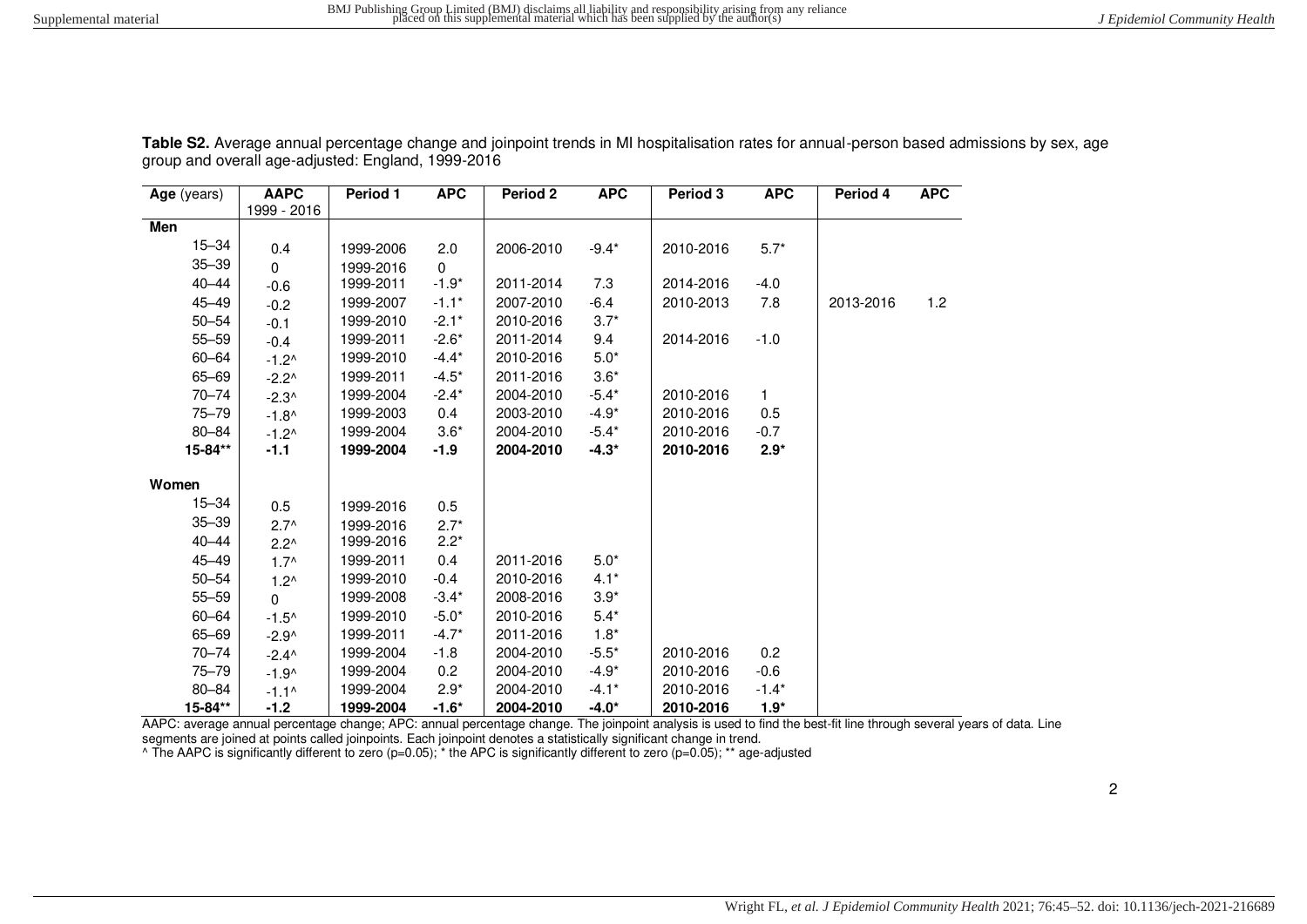| Age (years) | <b>AAPC</b><br>1999 - 2016 | Period 1  | <b>APC</b> | Period 2  | <b>APC</b> | Period 3  | <b>APC</b> | Period 4  | <b>APC</b> |
|-------------|----------------------------|-----------|------------|-----------|------------|-----------|------------|-----------|------------|
| Men         |                            |           |            |           |            |           |            |           |            |
| $15 - 34$   | 0.3                        | 1999-2006 | 1.6        | 2006-2010 | $-9.0$     | 2010-2016 | $5.3*$     |           |            |
| $35 - 39$   | $-0.2$                     | 1999-2016 | $-0.2$     |           |            |           |            |           |            |
| $40 - 44$   | $-0.8$                     | 1999-2007 | $-1.9*$    | 2007-2010 | $-5.7$     | 2010-2013 | 8.5        | 2013-2016 | $-1.7$     |
| $45 - 49$   | $-0.6$                     | 1999-2010 | $-2.8*$    | 2010-2016 | $3.5*$     |           |            |           |            |
| $50 - 54$   | $-0.6$                     | 1999-2010 | $-2.8*$    | 2010-2016 | $3.6*$     |           |            |           |            |
| $55 - 59$   | $-1.0$                     | 1999-2011 | $-3.4*$    | 2011-2014 | 9.1        | 2014-2016 | $-1.2$     |           |            |
| 60-64       | $-1.9^$                    | 1999-2010 | $-5.2*$    | 2010-2016 | $4.5*$     |           |            |           |            |
| 65-69       | $-2.9^$                    | 1999-2011 | $-5.3*$    | 2011-2016 | $3.2*$     |           |            |           |            |
| $70 - 74$   | $-3.1^{\circ}$             | 1999-2004 | $-3.5*$    | 2004-2010 | $-6.5*$    | 2010-2016 | 0.9        |           |            |
| $75 - 79$   | $-2.7^$                    | 1999-2003 | $-1.2$     | 2003-2010 | $-5.9*$    | 2010-2016 | 0.1        |           |            |
| 80-84       | $-2.1^{\circ}$             | 1999-2004 | 1.7        | 2004-2010 | $-6.4*$    | 2010-2016 | $-0.9$     |           |            |
| 15-84**     | -2                         | 1999-2010 | $-4.1*$    | 2010-2016 | $2.2*$     |           |            |           |            |
| Women       |                            |           |            |           |            |           |            |           |            |
| $15 - 34$   | 0.3                        | 1999-2016 | 0.3        |           |            |           |            |           |            |
| $35 - 39$   | $2.4^{\wedge}$             | 1999-2016 | $2.4*$     |           |            |           |            |           |            |
| $40 - 44$   | $1.9^$                     | 1999-2016 | $1.9*$     |           |            |           |            |           |            |
| $45 - 49$   | $1.3^$                     | 1999-2011 | $-0.1$     | 2011-2016 | $4.7*$     |           |            |           |            |
| $50 - 54$   | $0.7^{\wedge}$             | 1999-2010 | $-1.0*$    | 2010-2016 | $3.9*$     |           |            |           |            |
| $55 - 59$   | $-0.5$                     | 1999-2008 | $-3.9*$    | 2008-2016 | $3.5*$     |           |            |           |            |
| 60-64       | $-1.9^$                    | 1999-2010 | $-5.6*$    | 2010-2016 | $5.1*$     |           |            |           |            |
| 65-69       | $-3.4^$                    | 1999-2011 | $-5.4*$    | 2011-2016 | 1.7        |           |            |           |            |
| $70 - 74$   | $-3.0^$                    | 1999-2004 | $-3.0*$    | 2004-2010 | $-6.1*$    | 2010-2016 | 0.1        |           |            |
| $75 - 79$   | $-2.6^$                    | 1999-2003 | $-0.3$     | 2003-2010 | $-5.2*$    | 2010-2016 | $-1.0$     |           |            |
| $80 - 84$   | $-1.9^$                    | 1999-2004 | 1.1        | 2004-2010 | $-4.9*$    | 2010-2016 | $-1.3$     |           |            |
| 15-84**     | $-2.0$                     | 1999-2010 | $-3.8*$    | 2010-2016 | 1.3        |           |            |           |            |

**Table S3.** Average annual percentage change and joinpoint trends in MI hospitalisation rates for first-recorded admissions by sex, age group and overall age-adjusted: England, 1999-2016

AAPC: average annual percentage change; APC: annual percentage change. The joinpoint analysis is used to find the best-fit line through several years of data. Line

segments are joined at points called joinpoints. Each joinpoint denotes a statistically significant change in trend.<br>^ The AAPC is significantly different to zero (p=0.05); \*the APC is significantly different to zero (p=0.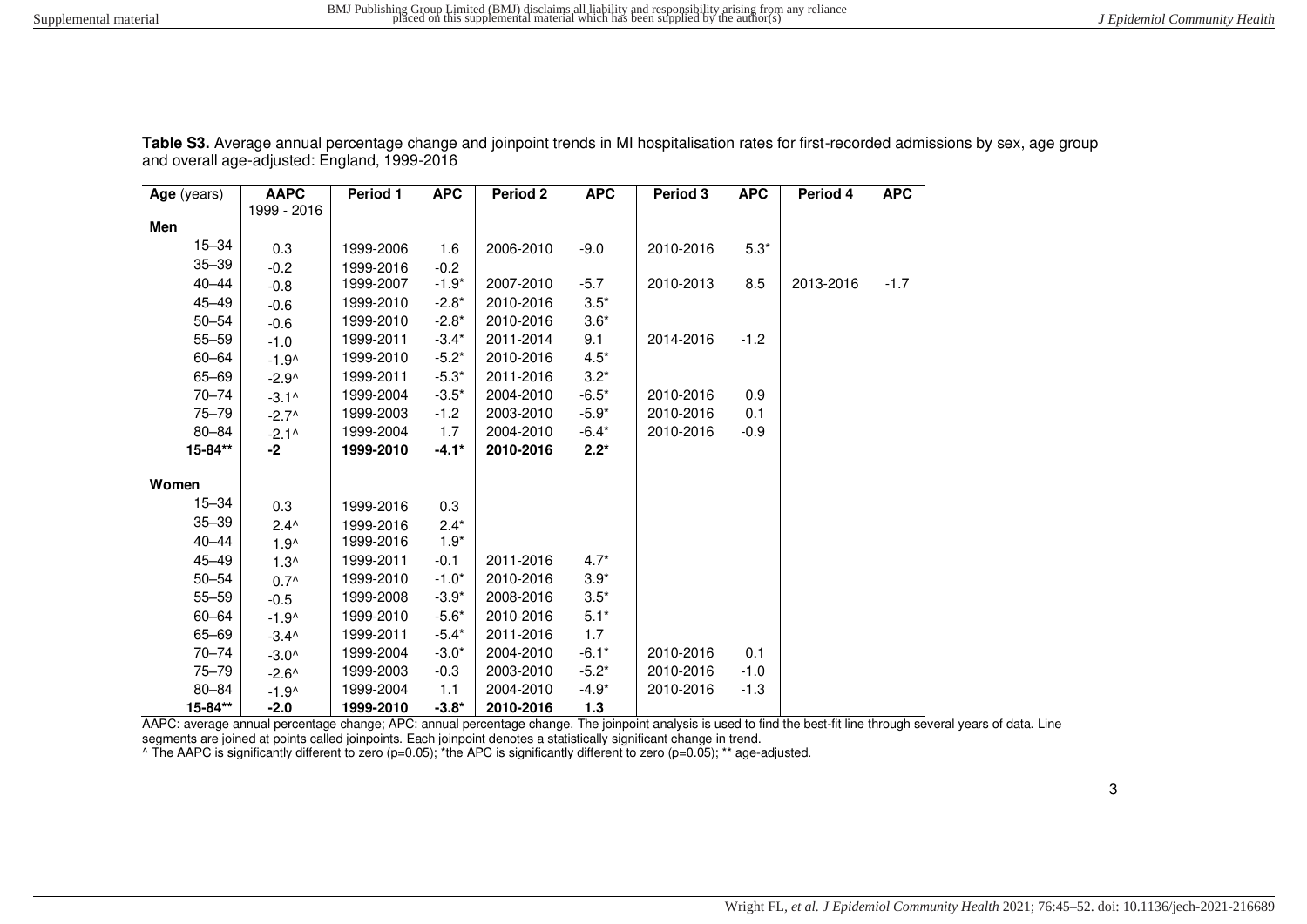**Table S4.** Age-specific rates of all-admissions for myocardial infarction and percentage change by sex and age group: Oxford Region, 1968- 2016

|            | Age-specific average annual rates per 100,000 population <sup>a</sup> |          |       |          |       |       |       |       |       | Change in average annual rates, % (95% CI) <sup>a</sup> |                            |                               |
|------------|-----------------------------------------------------------------------|----------|-------|----------|-------|-------|-------|-------|-------|---------------------------------------------------------|----------------------------|-------------------------------|
| Age groups | 1968-                                                                 | $1971 -$ | 1976- | $1981 -$ | 1986- | 1990- | 1996- | 2002- | 2007- | 2012-                                                   |                            |                               |
| (years)    | 1970                                                                  | 1975     | 1980  | 1985     | 1989  | 1995  | 2001  | 2006  | 2011  | 2016                                                    | 1968-70 to 1981-85         | 1990-95 to 2012-16            |
| Men        |                                                                       |          |       |          |       |       |       |       |       |                                                         |                            |                               |
| 15-34      | 13                                                                    | 16       | 321   | 19       | 16    | 15    | 14    | 20    | 13    | 12                                                      | $+51.9$ (-19.4, +186.4)    | $-13.9$ $(-37.7, +19.0)$      |
| 35-39      | 45                                                                    | 37       | 47    | 45       | 36    | 35    | 33    | 32    | 30    | 24                                                      | $+0.2$ (-29.9, +43.3)      | $-31.8$ ( $-45.6$ , $-14.6$ ) |
| 40-44      | 81                                                                    | 136      | 124   | 113      | 95    | 72    | 67    | 85    | 75    | 68                                                      | $+39.3 (+6.5, +82.3)$      | $-5.2$ ( $-17.7, +9.1$ )      |
| 45-49      | 192                                                                   | 213      | 238   | 234      | 177   | 144   | 135   | 149   | 125   | 134                                                     | $+22.1 (+1.8, +46.4)$      | $-7.3$ ( $-16.1, +2.5$ )      |
| 50-54      | 263                                                                   | 346      | 349   | 355      | 324   | 257   | 212   | 229   | 191   | 206                                                     | $+35.2 (+15.2, +58.7)$     | $-19.6$ ( $-26.1, -12.5$ )    |
| 55-59      | 442                                                                   | 448      | 479   | 486      | 451   | 401   | 292   | 312   | 279   | 297                                                     | $+9.8$ ( $-3.5, +24.9$ )   | $-26.0$ ( $-31.3$ , $-20.3$ ) |
| 60-64      | 492                                                                   | 529      | 593   | 632      | 599   | 527   | 425   | 432   | 329   | 347                                                     | $+28.3 (+13.0, +45.8)$     | $-34.3$ ( $-38.8$ , $-29.5$ ) |
| 65-69      | 496                                                                   | 580      | 678   | 741      | 641   | 692   | 504   | 561   | 414   | 402                                                     | $+49.3 (+29.5, +72.2)$     | $-41.9$ ( $-45.7, -37.9$ )    |
| 70-74      | 514                                                                   | 612      | 717   | 810      | 817   | 808   | 616   | 676   | 509   | 495                                                     | $+57.6 (+32.9, +87.0)$     | $-38.8$ ( $-42.9$ , $-34.4$ ) |
| 75-79      | 560                                                                   | 575      | 659   | 897      | 954   | 993   | 762   | 829   | 632   | 623                                                     | $+60.1 (+30.2, +96.9)$     | $-37.2$ ( $-41.7, -32.4$ )    |
| 80-84      | 505                                                                   | 568      | 797   | 972      | 1065  | 1086  | 917   | 1097  | 908   | 797                                                     | $+92.3 (+44.6, +155.8)$    | $-26.6$ ( $-32.4$ , $-20.2$ ) |
| Women      |                                                                       |          |       |          |       |       |       |       |       |                                                         |                            |                               |
| 15-44      | 23                                                                    | 24       | 24    | 17       | 15    | 19    | 21    | 27    | 22    | 24                                                      | $-29.2$ ( $-58.8, +21.7$ ) | $+26.0$ (-2.5, +62.7)         |
| 45-49      | 25                                                                    | 34       | 37    | 30       | 28    | 24    | 24    | 33    | 25    | 29                                                      | $+22.9$ (-25.9, +104.0)    | $+18.6$ (-5.7, +49.3)         |
| 50-54      | 46                                                                    | 67       | 55    | 68       | 64    | 44    | 42    | 48    | 44    | 50                                                      | $+47.3 (+0.8, +115.3)$     | $+15.0$ (-4.8, +38.9)         |
| 55-59      | 63                                                                    | 108      | 100   | 122      | 126   | 102   | 67    | 73    | 64    | 64                                                      | $+93.3 (+39.8, +167.4)$    | $-37.3$ ( $-46.3$ , $-26.9$ ) |
| 60-64      | 141                                                                   | 146      | 149   | 187      | 201   | 176   | 141   | 125   | 85    | 100                                                     | $+32.3 (+5.4, +66.2)$      | $-43.1$ ( $-49.8$ , $-35.4$ ) |
| 65-69      | 195                                                                   | 216      | 256   | 279      | 290   | 284   | 223   | 226   | 146   | 131                                                     | $+43.5 (+16.5, +76.7)$     | $-53.9 (+58.6, -48.6)$        |
| 70-74      | 270                                                                   | 316      | 354   | 412      | 391   | 393   | 317   | 330   | 242   | 208                                                     | $+52.7 (+25.7, +85.5)$     | $-46.9$ ( $-51.9$ , $-41.5$ ) |
| 75-79      | 318                                                                   | 336      | 416   | 558      | 565   | 548   | 437   | 445   | 370   | 311                                                     | $+75.5 (+43.0, +115.5)$    | $-43.4$ ( $-48.3$ , $-38.0$ ) |
| 80-84      | 345                                                                   | 391      | 574   | 714      | 643   | 652   | 544   | 635   | 509   | 530                                                     | $+107.2 (+62.8, +163.8)$   | $-18.8$ ( $-25.4$ , $-11.7$ ) |

a 'Estimated from the exponential of the beta-coefficient for time period from Poisson regression models.

CI, confidence interval.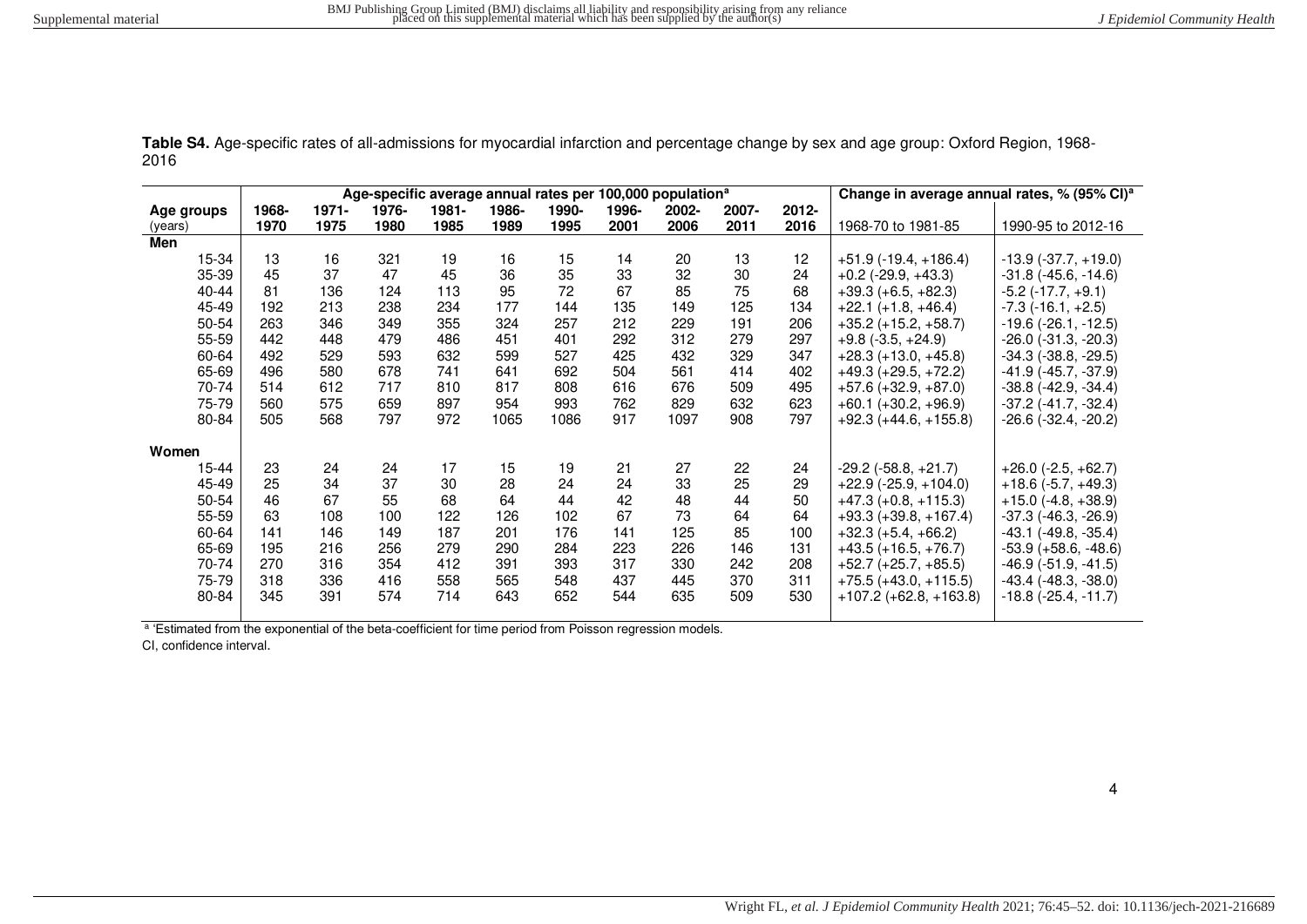

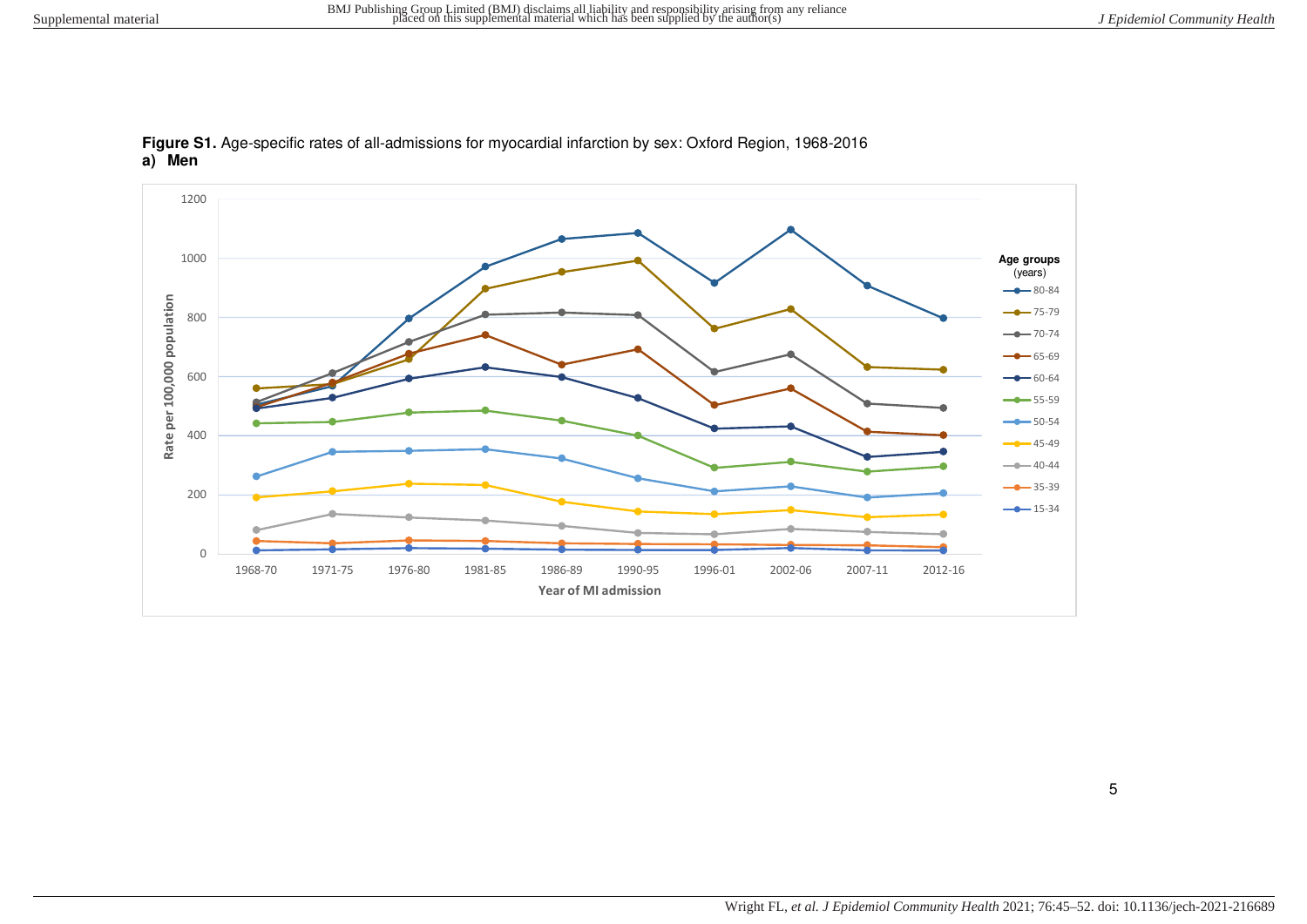## **b) Women**